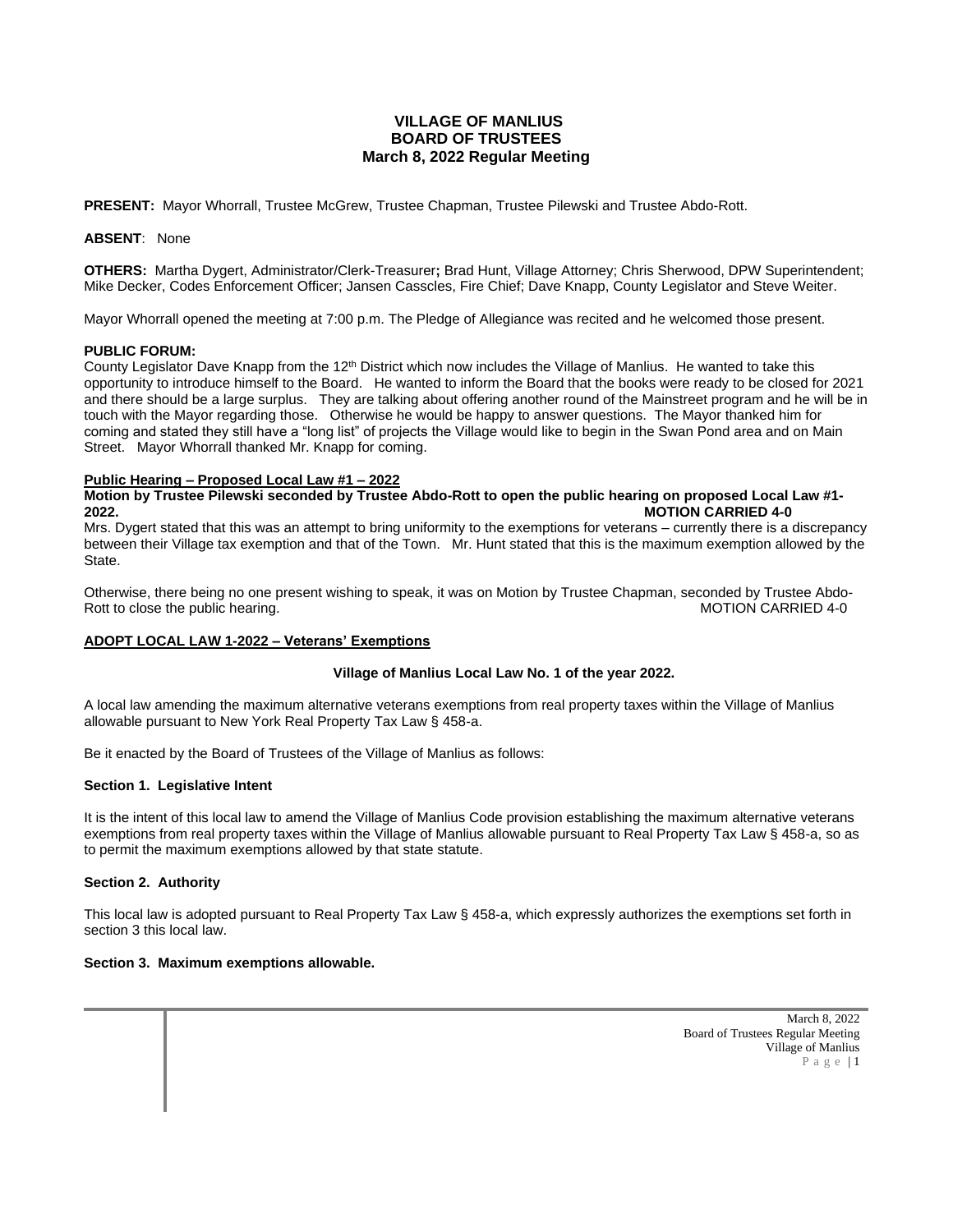The Board of Trustees of the Village of Manlius, County of Onondaga, hereby amends §89-31 of the Village of Manlius Code so as to state as follows:

The maximum alternative veterans exemptions allowable pursuant to paragraphs (a), (b), and (c) of subdivision 2 of § 458-a New York State Real Property Tax Law are hereby increased to \$45,000, \$30,000, and \$150,000, respectively.

#### **Section 4. Severability**

If a court determines that any clause, sentence, paragraph, subdivision or part of this local law or the application thereof to any person, firm or corporation, or circumstance is invalid or unconstitutional, the court's order or judgment shall not affect, impair, or invalidate the remainder of this local law, but shall be confined in its operation to this clause, sentence, paragraph, subdivision, or part of this local law or in its application to the person, individual, firm or corporation or circumstance, directly involved in the controversy in which such judgment or order shall be rendered.

#### **Section 5. Effective date**

This local law shall take effect immediately upon filing with the Secretary of State.

#### **Motion by Trustee Chapman, seconded by Trustee Pilewski to approve adoption of Local Law 1-2022 pertaining to amending the Veterans' Exemptions. MOTION CARRIED 4-0**

Mayor Whorrall allowed Ms. Roet to discuss her report and requests.

# **Dept Reports – Recreation**

# **Summer Playground Rates**

Ms. Roet was present and explained the recommendation made by the Recreation Board relative to the fees to be charged for the Summer Playground program. They are looking for an across-the-board increase in rates by 10% with an application fee for registration - a \$10 fee for on-time registrations and then late registration fees of \$15 and then \$25. Mayor Whorrall questioned why there would be a registration fee over and above the regular fee. Trustee Pilewski stated that he thought the proposal for the \$10 registration fee was dropped – the late fee would be implemented (\$15) after April 15<sup>th</sup> and then \$25 for registrations received after May 21<sup>st</sup>. Mrs. Roet further stated that the Recreation Board is looking to establish a committee to work on a revamp of the entire fee schedule.

The Board discussed the proposal. Trustee Chapman asked if there was discussion surrounding a greater increase for non-Village residents than for Village residents. He's concerned about the degree to which the residents are subsidizing the nonresidents.

**Motion by Trustee Pilewski, seconded by Trustee Chapman to approve the increases in rate schedule for Summer Playground as submitted to include the late registration fee of \$15 for registrations received after April 15th and \$25 for those received after May 21st.** 

## **MOTION CARRIED 4-0**

## **Young Naturalists Summer Program**

Mrs. Dygert spoke initially with the gentleman wishing to use Mill Run Park as the "home base" for his program which is to be run through the Town of Manlius. She explained to him that the Village also had a Recreation Department and it would be beneficial to speak with our Recreation Director to discuss the possibility of having his program run through the Village. This would eliminate the need to pay to reserve our facilities. He stated that he would ideally like to use Mill Run Park as the main location with trips to Pratts Falls and another location. Ms. Abdo-Rott stated that the Village policy was that no individual could use Village facilities for financial gain. In the spirit of cooperation the Village has made a prior agreement with the Town of Manlius Recreation Department to use the gymnasium for the Fast Bees program – for which the Town pays the Village \$50/hour.

Ms. Roet will go back to the Town and discuss further and bring a recommendation back to the Board. She then read her report to the Board as follows: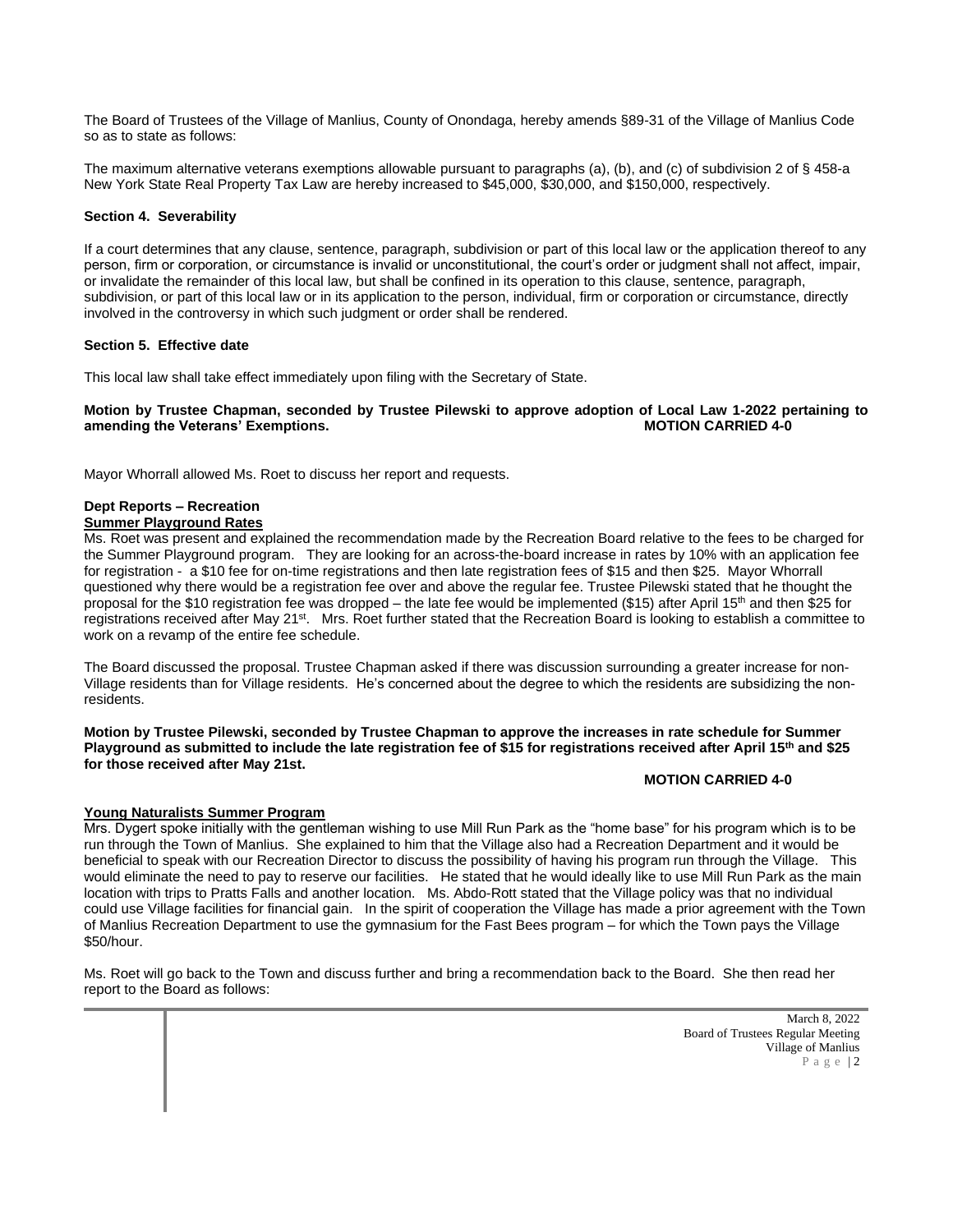- The Easter Egg hunt will be Saturday, April  $16<sup>th</sup>$  at the Village Center.
- Soccer shots will start back up again this spring
- Len Lafollette will once again hold baseball camp during Spring Break.
- Erin Sawyer is interested in becoming an independent contractor and holding outdoor yoga classes.

# **COMMUNICATIONS**

## **Manlius Volunteer Fire Co – Membership Changes**

From the Company Secretary, Rob Furey, the following membership changes voted on at the February 10, 2022 meeting were brought before the Board:

Voted to Probationary Membership Brianna Purdy Fire/EMS Jessica Rivera **Auxiliary** 

**Motion by Trustee Chapman, seconded by Trustee McGrew to accept the membership changes as submitted.**  DISCUSSION: Chief Casscles wanted the Board to be aware that Brianna Purdy was the first bunk-in at the new Station and now has signed on for Fire and EMS – evidence that this program will help promote new volunteer membership. **MOTION CARRIED 4-0**

# **Town of Manlius Public Hearing – Solar Voltaic Energy Systems**

Mrs. Dygert brought to the attention of the Board the public hearing to be held by the Town of Manlius on 3/23/2022 at 6:35 pm relative to the Solar Voltaic Energy Systems local law.

## **OCRRA - Earth Day – April 22nd & April 23rd**

OCRRA sent out a notice of the Earth Day cleanup on April  $22^{nd}$  and  $23^{rd}$  at their Rock Cut Road facility. Chris and Jeff are working with Christine to send out notifications for the Village cleanup. Ms. Roet will put on the website.

# **DEPARTMENT REQUISITIONS**

**DPW**

- PubWorks (7-2022) Tracker Software Corp Inc Annual Maintenance Cost: \$2845.00 **Motion by Trustee Abdo-Rott, seconded by Trustee Pilewski to approve the requisition for software (PubWorks) annual maintenance as presented. MOTION CARRIED 4-0**
- S&W Services (8-2022) Software Update Phoenix Fuel System Cost: \$3460.50 **Motion by Trustee Abdo-Rott, seconded by Trustee Chapman to approve the requisition for Software Updates** as submitted.
- Clifton Recycling (9-2022) Tub Grinder Cost: \$7437.50 **Motion by Trustee Abdo-Rott, seconded by Trustee Chapman to approve the requisition for Software Updates** as submitted.
- Big-4 Tire (10-2022) Tires for Skid Steer & Service Call Cost: \$1193.36 **Motion by Trustee Abdo-Rott, seconded by Trustee McGrew to approve the requisition for maintenance on the Bobcat Skidsteer as submitted.**
- Builders Best (13-2022) Metal Roof & Siding Cold Storage Bldg Cost: \$14,440.77 **Motion by Trustee Abdo-Rott, seconded by Trustee Chapman to approve the requisition for materials for the**  cold storage building as submitted.

**Rec/July 4th**

• Letizia and the Z Band (11-2022) Performance 4th of July (22-23 Budget) Cost: \$1500 **Motion by Trustee Pilewski, seconded by Trustee Chapman to approve the requisition for the 4th of July performance as submitted. MOTION CARRIED 4-0**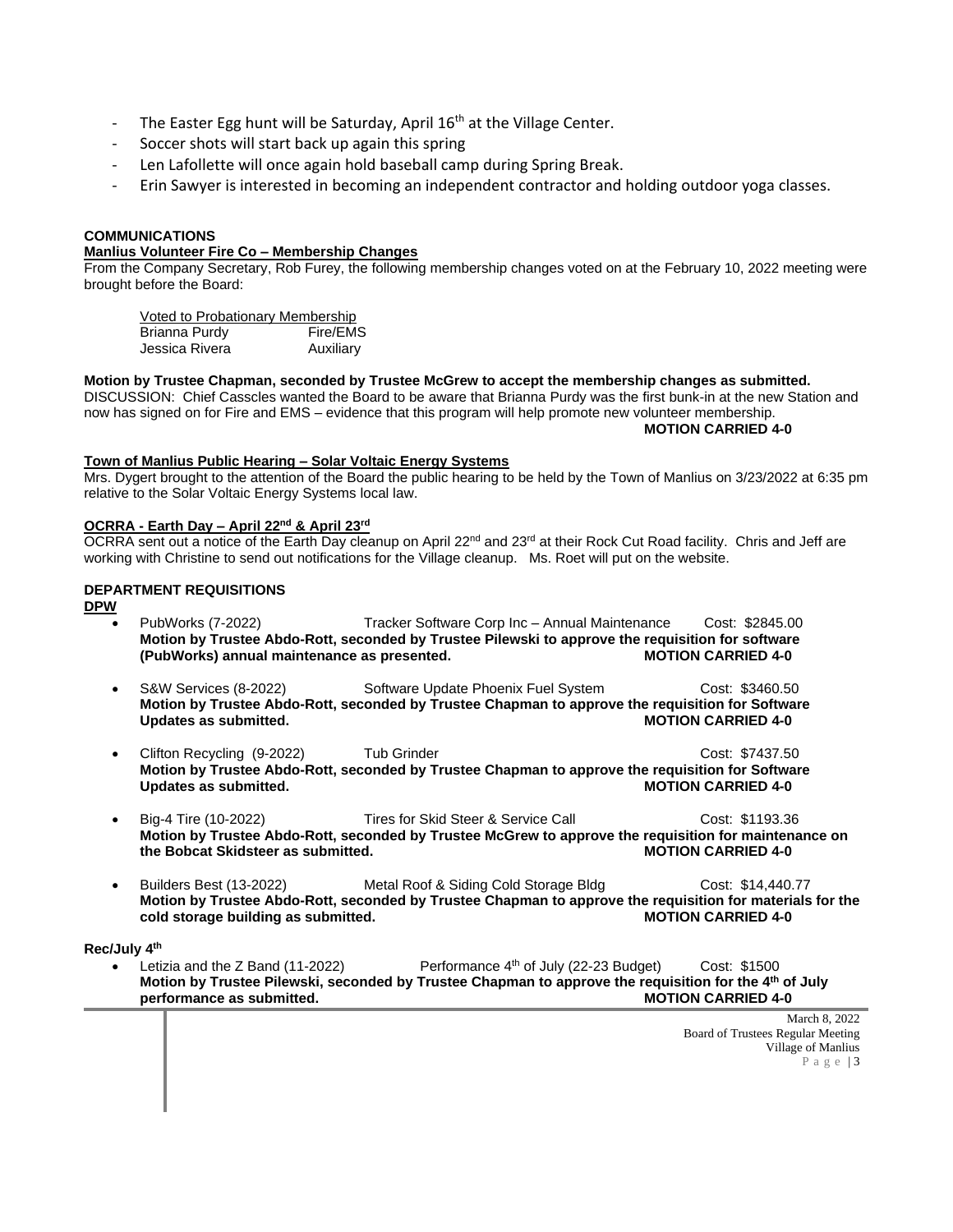• **Ralston Supply** (Hold pending receipt of more information)

#### **MINUTES**

• February 8, 2022 Regular Meeting **Motion by Trustee Chapman, seconded by Trustee Abdo-Rott to approve the February 8, 2022 minutes as submitted. MOTION CARRIED 4-0**

## **ABSTRACT**

### **RESOLUTION TO APPROVE PAYMENT OF CLAIMS March 8, 2022**

WHEREAS the Board of Trustees desires to audit and pay the claims asserted against it; and

WHEREAS, payment of certain claims in advance of the audit of claims has been approved by the Village Board annually at the Organizational Meeting, as required by law; and

WHEREAS it is required that all such claims shall be presented at the next Regular Meeting for audit, and

WHEREAS, the Village Board has been presented with the following abstracts for approval and payment;

| General Fund                                 | Abstract 010                 | \$170.435.15            | (V737-831)     |
|----------------------------------------------|------------------------------|-------------------------|----------------|
| Trust & Agency<br>Main Street Revitalization | Abstract 346<br>Abstract 413 | \$660.00<br>\$50,701.50 | (V94)<br>(V15) |

and

February Payroll Expenses for Payroll #03, 01A & 02 (attached) \$179,106.06

NOW THEREFORE BE IT RESOLVED:

**On motion by Trustee Pilewski, seconded by Trustee Abdo-Rott that the Board of Trustees of the Village of Manlius approve the payment of claims totaling \$400,902.71 by the Village Treasurer as outlined above**. DISCUSSION: Trustee Pilewski asked about the cost of the hose reel purchased by the Fire Department and the two LogMeIn accounts. Mrs. Dygert stated that we have canceled one of the accounts and one remains.

#### **MOTION CARRIED 4-0**

## **DEPARTMENT REPORTS**

**DPW** – The Board had the DPW report and there was nothing additional requiring approval. Mr. Sherwood stated that a new claim may need to be submitted to our insurance carrier relating to some storm damage at the DPW yard. A tree fell on equipment, and he will be obtaining quotes for repair. He also stated that the DPW staff have completed the inventory of the totes in his report and Mr. Chapman asked how they were accomplishing this. Mr. Sherwood stated that they were matching the location of the totes with the master list to make sure the totes were accounted for and in the right location.

**Recreation** – Ms. Roet gave her report earlier in the meeting.

**Fire/EMS -** Chief Casscles was present. Mayor Whorrall spoke on the Firefighter Memorial Service held at the fire station honoring the 20<sup>th</sup> anniversary of the fallen firefighters Ginochetti and Lynch. He was pleased with the service and the turnout of those in attendance.

Chief Casscles had the following requests:

## **Surplus Metal Double-Door Cabinets and Safe**

Motion by Trustee McGrew, seconded by Trustee Chapman to declare surplus the cabinets and safe and further authorize the Chief to dispose of them via auction as is the custom. MOTION CARRIED 4-0

# **Community Room Reservation Status**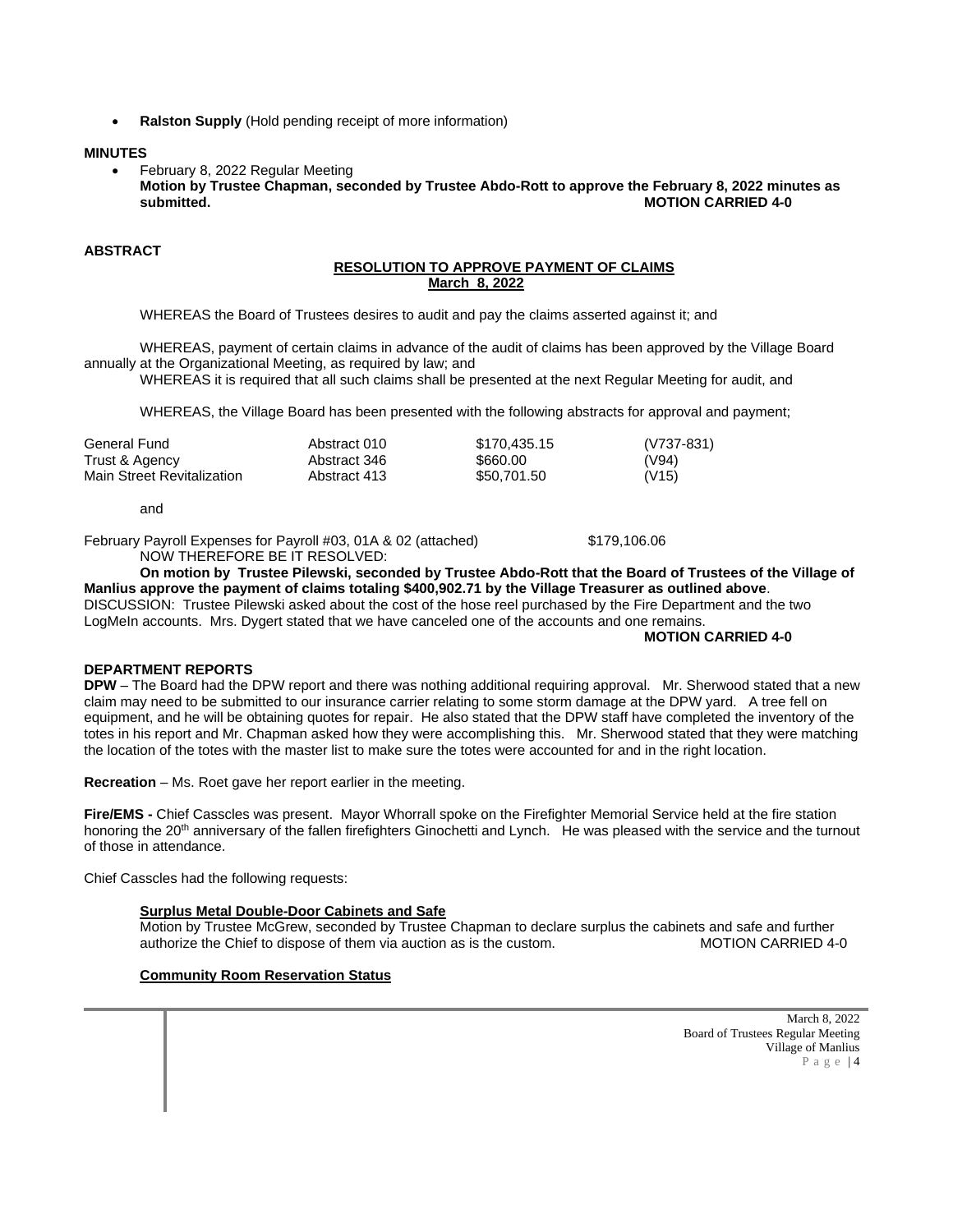On recommendation by Chief Casscles and on motion by Trustee Abdo-Rott, seconded by Trustee McGrew to authorize the reopening of the Community Room at the Fire Station for reservations by the public.

**MOTION CARRIED 4-0**

### Administrator – Mrs. Dygert gave an oral report.

#### **Contingency Account Budget Transfer – Special Election**

On motion by Trustee Chapman, seconded by Trustee McGrew to approve the budget transfer from the Contingent Account (A1990.400) to Elections Contraction (A1450.400) for the Special Election to be held on March 15<sup>th</sup>. **MOTION CARRIED 4-0**

#### **Budget Transfers**

Motion by Trustee Chapman, seconded by Trustee McGrew to authorize the Treasurer to make necessary budget transfers within departmental lines as needed. **MOTION CARRIED 4-0**

### **Equestrian Training Request**

A request was received from a resident of Troop K road asking to reserve the Village Board room at Village Centre on two (2) evenings from roughly 5:30 p.m. – 8:30 pm each night. There would be a total of 6-10 people plus the instructor. Mrs. Dygert brought this to the Board as she wasn't sure if Ms. Roet had forgotten to include. She also stated that it isn't typical for reservations of any kind in the Board room after hours. She also isn't clear on whether there is fee for this equestrian training. The Board suggested Mrs. Dygert respond to the request by offering either the Recreation Building or better to reach out to the Library.

**Codes Enforcement –** Mr. Decker was present to give his oral report:

- Knox boxes have been ordered for plaza locations.
- Eastgate Apartments are now in compliance with the fire safety codes. Mr. Decker will next be working with Willowbrook Apartments.
- Townhouse East has gone to arbitration with their insurance carrier regarding the loss claim. They will be going through the remaining units/buildings and putting up fire walls.
- Manlius Smoothie has obtained the Certificate of Occupancy (former All Who Wander space) in the Manlius Mart.
- Tae Kwon Do Studio permit issued for signage.
- Fayette St PUD performing blue print reviews.
- Hearing Life going into Limestone Commons.
- 101 Smith Street citation is underway.
- Qty (30) permits ongoing and there are three (3) new residential constructions on Pauli Drive.

## **Mayor's Report**

- Main Street Revitalization Committee will be meeting again soon. We are waiting for the warmer weather to begin any installation of the furniture.
- **FEMA Funding –** Mayor Whorrall, Chris Sherwood, Mrs. Dygert and Tim Carpenter of MRB Group have been meeting regularly with Nancy Kenny of FEMA. She has been very helpful in walking all through the process of the FEMA funding reimbursement for the storm damage.
- **ARPA –** spreadsheet of ARPA funding projects was distributed to the Board after the Committee came to a consensus on round 1 of the funding.
- **Mayor's Meeting –** will be Wednesday, March 16<sup>th</sup> at 6:00 p.m.
- **Onondaga County Legislative Dinner** to be held on Wednesday March 23<sup>rd</sup> at 6:00 p.m. with dinner at 6 and program to begin at 6:45.
- **Executive Session** a brief executive session needed for pending litigation.

#### **Attorney Report:**

• **DISH Wireless** – Attorney is working on terms of the agreement with DISH which will be ready for Board review next month.

## **TRUSTEE REPORTS**

**Trustee Abdo-Rott –** stated she has met with the DPW administration and the proposed budget looks good. The new sign up at the Station is a state historical marker sign.